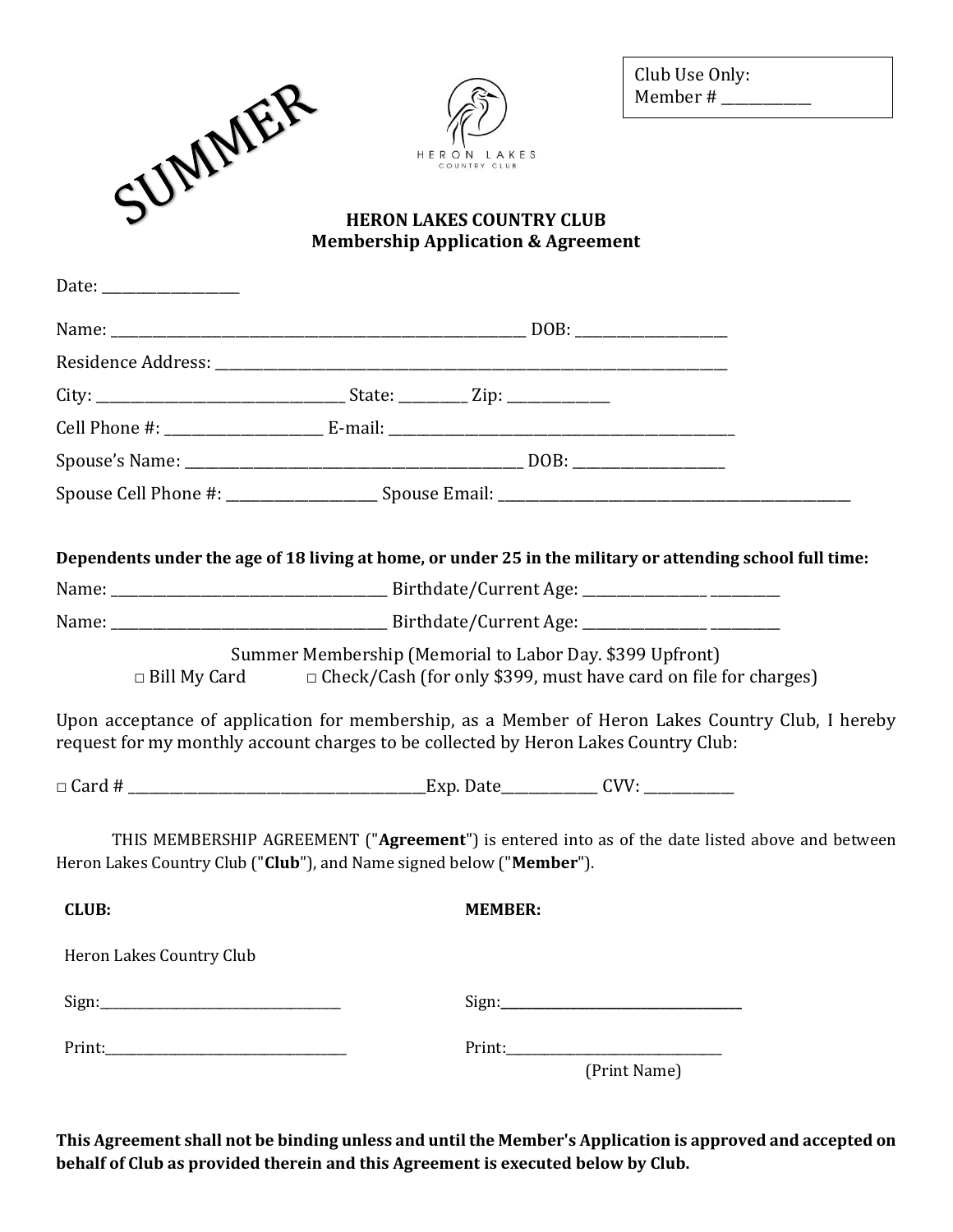## **PURPOSE AND INTENT**

Club owns, operates and manages certain real property and facilities known as Heron Lakes Country Club located in Mobile, Alabama. The facilities of the Club presently consist of an 18-hole golf courses; a swimming pool; tennis courts; fitness center; and a clubhouse with food and beverage facilities, locker rooms, a golf shop, and golf club storage facilities (collectively, "**Club Facilities**").

Member wishes to acquire and Club desires to grant to Member a non-exclusive license to use all or a portion of the Club Facilities as a member of the Club upon payment of such membership fees as Club may establish from time to time. Such license shall be subject to the terms and conditions set forth in this Agreement, the Member's Application for Membership in Heron Lakes Country Club ("**Application**"), the Membership Policy of Heron Lakes Country Club, as in effect from time to time ("**Membership Policy**"), and the Club Rules of Heron Lakes Country Club as in effect from time to time ("**Club Rules**").

For and in consideration of Member's payment to Club of an initiation fee, and in further consideration of the mutual covenants set forth in this Agreement, Club hereby grants to Member, and Member hereby accepts from Club, membership in the Club on the following terms and conditions:

1. Class of Membership. Club Operator hereby grants to Member a \_\_\_\_\_\_SUMMER\_\_\_\_\_\_ Membership, constituting a license to use all or a portion of the Club Facilities in accordance with the privileges of such class of membership as set forth in the Membership Policies.

2. Term of Membership. Membership runs from Memorial Day to Labor Day with pool access daily except on Mondays when the pool is closed. Members are responsible for all charges.

3. Membership Fees. Member acknowledges and agrees that the membership dues and food credit for their membership is  $\frac{\$399 \text{ Upfront}}{\$49 \text{ food } \& \text{beverage minimum for June/July/August in total}}$  for the summer.

Member understands that the membership is subject to payment of the periodic dues and such other fees and charges as Club may establish pursuant to the Membership Policies (collectively, "Membership Fees"), all of which are subject to change from time to time. Member agrees to be responsible for all charges incurred by Member's authorized users and guests in their use of the Club Facilities. All dues are charged on the last day of the month for the future month. All other member fees for F&B minimums and member charges are paid in arrears for the previous month.

Member agrees to pay all charges due on the 5<sup>th</sup> of each month by an automatic draft from a credit or debit card. It is the Member's responsibility to make sure they receive a statement via email or log into their account online; the club will not mail statements. All invoices unpaid will have a \$75 late fee added. Further measures for Member delinquency will be at the Club's discretion and will include but are not limited to suspension or termination of membership privileges, and expulsion from membership in the Club. Member further agrees that if Member is delinquent in paying any amounts due, Club shall be entitled to recover from Member late charges, and all costs and expenses which Club reasonably incurs in attempting to collect the past due amounts, including, without limitation, attorney's fees and court costs, whether or not suit is filed.

4. Receipt of Club Documents. By execution below, Member acknowledges receipt of the Membership Policies, Club Rules and Membership Benefits and Current Rates and agrees to be bound by and comply fully with the terms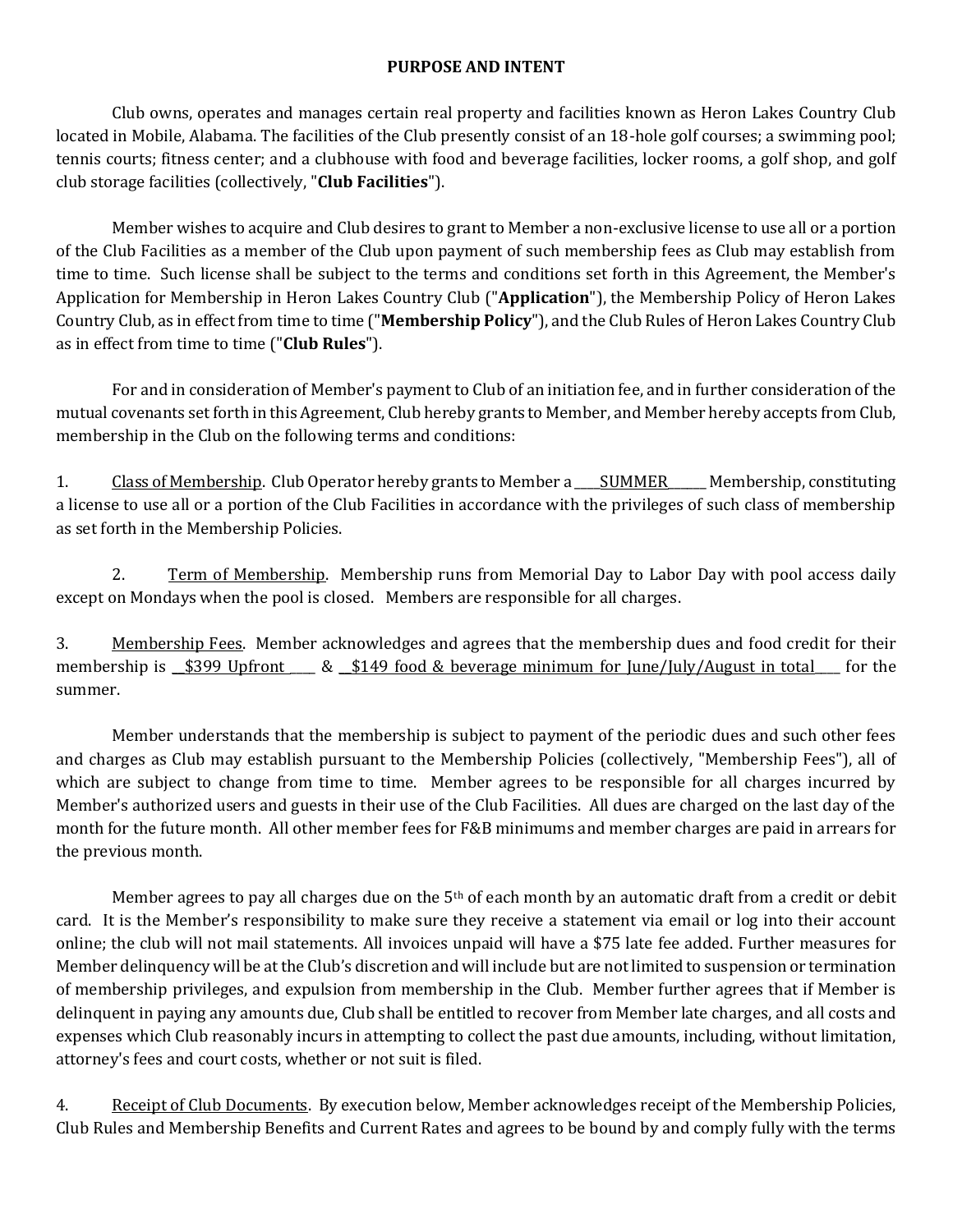and provisions of such documents, as they may be amended, and to be responsible for compliance by Member's family members and guests.

## 5. Assumption of Risks and Indemnification.

(a) In consideration of the membership and as a condition of using the Club Facilities, Member agrees to all risks associated with the use of the Club Facilities, including risks associated with use of or proximity to the golf course (*e.g*., being hit by a golf ball, struck by lightning, falling), and agrees to release and indemnify Club from and against any and all losses, expenses, liens, claims, demands and causes of action of every kind and character for death, personal injury, property damage or any other liability, damages, fines or penalties, including, without limitation, costs, attorney's fees and settlements, whether or not based on the acts or omissions of Club resulting from, arising out of or in any way connected with the use of the Club Facilities by Member, Member's family members, guests, approved designees, and their family members and guests. As used in this paragraph, "Club" shall include Heron Lakes Country Club and Bloom Golf Management, their respective directors, officers, shareholders, partners, members, agents, related companies, affiliates, predecessors, successors, assigns and employees, and all persons, corporations, partnerships and other entities with which they are or may in the future become affiliated. This paragraph shall survive the termination of this Agreement and Member's membership in the Club with respect to any property damage, personal injury or death occurring prior to such termination.

(b) Member, as a condition of the membership, and each of Member's authorized users and guests, as a condition of invitation to use the Club Facilities, assume sole responsibility for their personal property. Member acknowledges and understands that Club shall not be responsible for any loss or damage to any personal property which Member, Member's family members, guests, approved designees, or their family members or guests may use or store on the Club premises, whether in lockers or elsewhere. Member also acknowledges and understands that Member shall be liable for any property damage or personal injury at the Club, or at any activity or function operated, organized, arranged or sponsored by the Club, which Member, Member's family members, guests, approved designees, or their family members or guests may cause. If Member arranges or sponsors any activity or function on the Club premises, Member shall be responsible for any such damage or injury even if such damage or injury was not caused by Member. Member agrees that Club may charge the cost of any such damage to Member's Club account.

6. No Vested Interest. Member acknowledges that in acquiring a membership, Member acquires only a nonexclusive license to use all or a portion of the Club Facilities, in accordance with this Agreement and the Membership Policies and in common with such other persons, including, without limitation, the general public, as Club may authorize from time to time. Member acknowledges that Member acquires no ownership or vested rights in or to the Club Facilities or Club, and does not have any right to participate in the management or control of Club or the Club Facilities.

7. Transfer and Assignment of Membership. Member acknowledges that the membership conferred hereunder may not be pledged or assigned and is not transferable, unless and except as otherwise specifically set forth in the Membership Policies.

8. Member Agrees to maintain a current email address on file with the club and to regularly check it and the club's website for news and information.

MEMBER ACKNOWLEDGES THAT MEMBER IS ACQUIRING A MEMBERSHIP FOR THE SOLE PURPOSE OF OBTAINING SOCIAL BENEFITS AND RECREATIONAL USE OF THE CLUB FACILITIES AND NOT AS AN INVESTMENT OR WITH ANY EXPECTATION OF MAKING A PROFIT FROM THE OWNERSHIP OR FUTURE TRANSFER OF THE MEMBERSHIP.